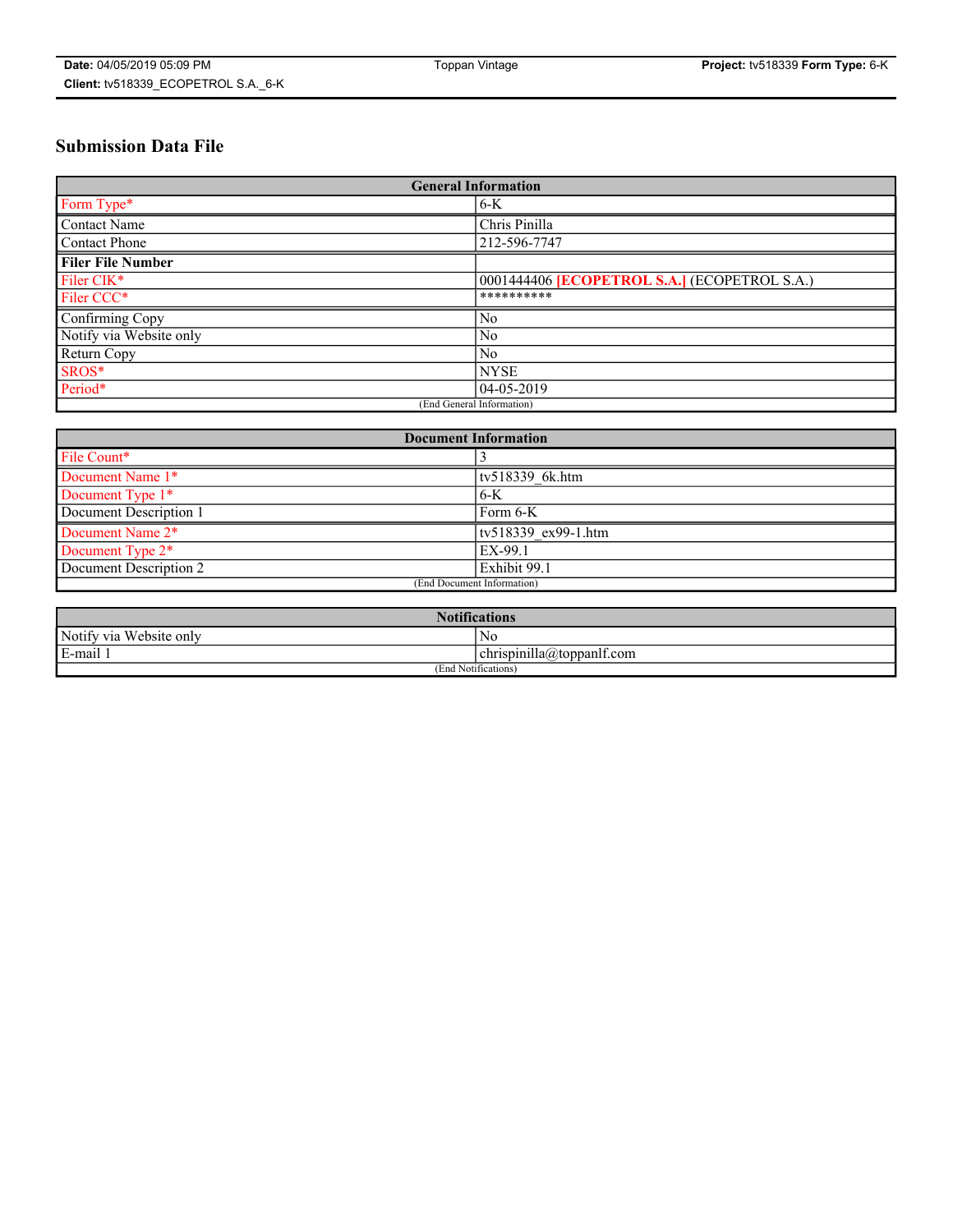#### **UNITED STATES SECURITIES AND EXCHANGE COMMISSION Washington, D.C. 20549**

### **FORM 6-K**

#### **REPORT OF FOREIGN PRIVATE ISSUER PURSUANT TO RULE 13a-16 OR 15d-16 UNDER THE SECURITIES EXCHANGE ACT OF 1934**

For the month of April, 2019

Commission File Number 001-34175

# ECOPETROL S.A.

(Exact name of registrant as specified in its charter)

N.A.

(Translation of registrant's name into English)

COLOMBIA

(Jurisdiction of incorporation or organization)

Carrera 13 No. 36 – 24 BOGOTA D.C. – COLOMBIA

(Address of principal executive offices)

Indicate by check mark whether the registrant files or will file annual reports under cover of Form 20-F or Form 40-F.

Form 20-F  $\boxtimes$  Form 40-F  $\Box$ 

Indicate by check mark if the registrant is submitting the Form 6-K in paper as permitted by Regulation S-T Rule 101(b)(1)

 $Yes \Box$  No  $\boxtimes$ 

Indicate by check mark if the registrant is submitting the Form 6-K in paper as permitted by Regulation S-T Rule 101(b)(7)

 $Yes \Box$  No  $\boxtimes$ 

Indicate by check mark whether the registrant by furnishing the information contained in this form is also thereby furnishing the information to the Commission pursuant to Rule 12g3-2(b) under the Securities Exchange Act of 1934.

 $Yes \Box$  No  $\boxtimes$ 

If "Yes" is marked, indicate below the file number assigned to the registrant in connection with Rule 12g3-2(b): 82-  $N/A$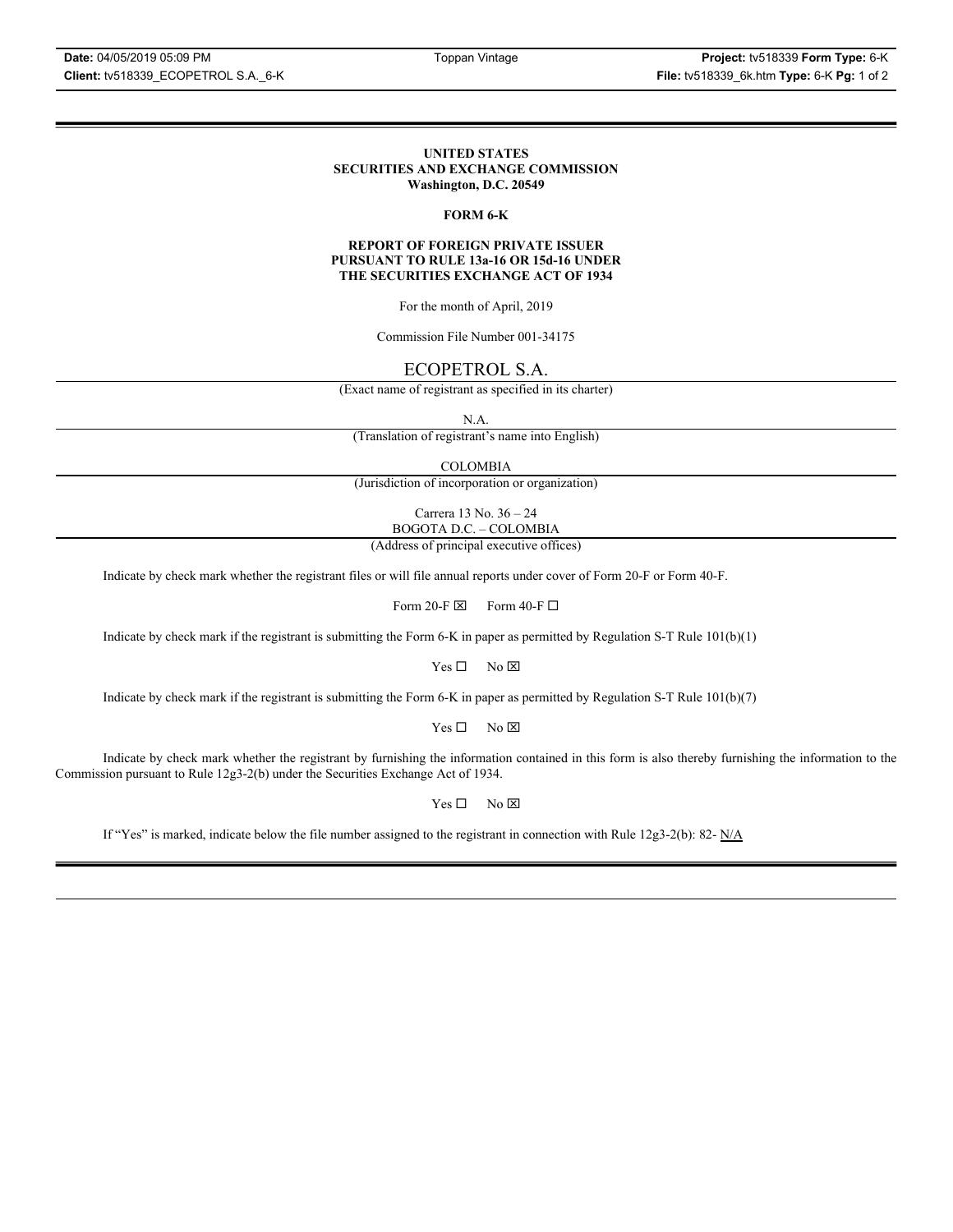### **SIGNATURES**

Pursuant to the requirements of the Securities Exchange Act of 1934, the registrant has duly caused this report to be signed on its behalf by the undersigned, thereunto duly authorized.

Ecopetrol S.A.

By: /s/ Jaime Caballero Uribe

Name: Jaime Caballero Uribe Title: Chief Financial Officer

Date: April 5, 2019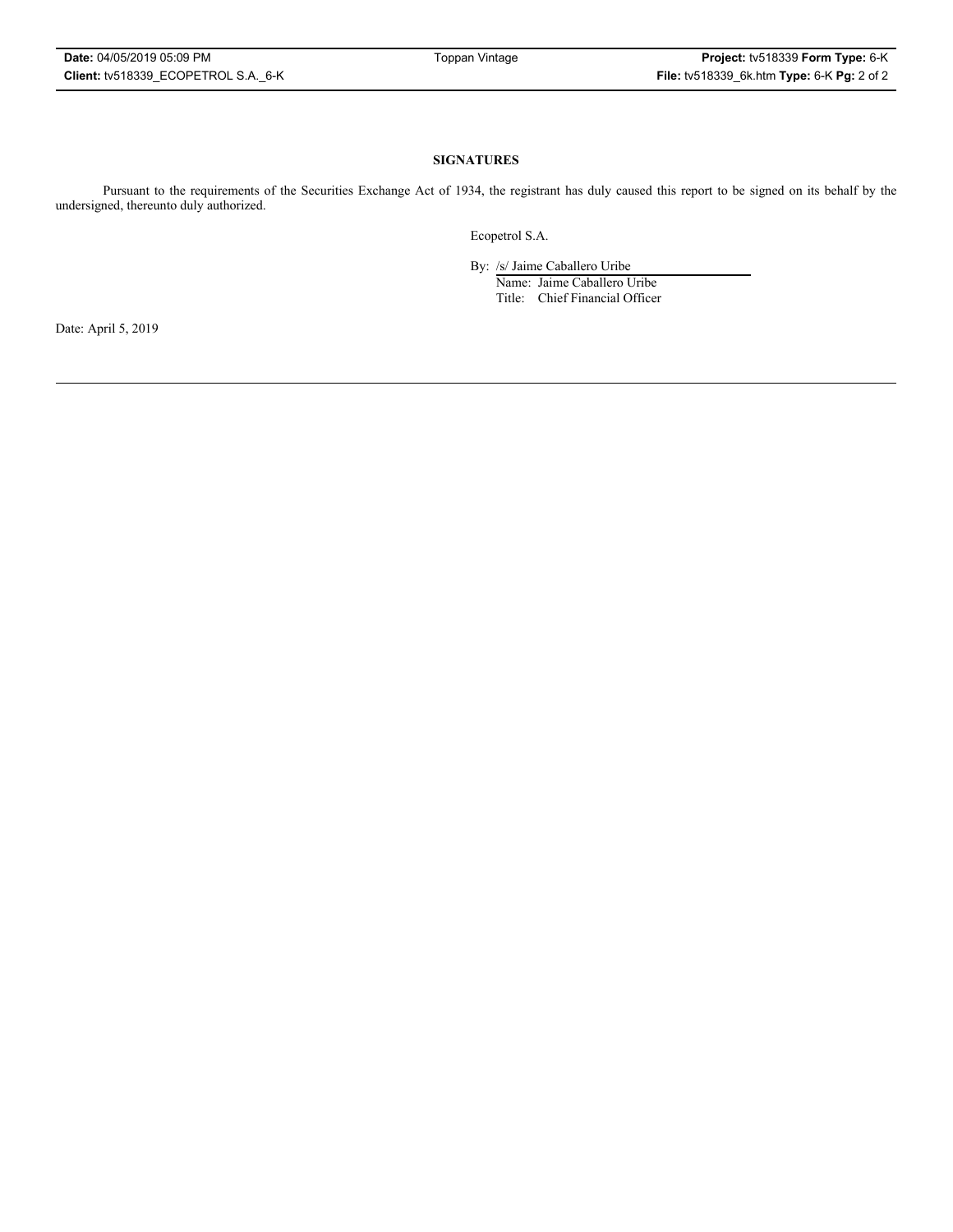**Exhibit 99.1**



**MATERIAL INFORMATION** 

## **Ecopetrol files its Form 20-F for the Fiscal Year 2018**

Ecopetrol S.A. (BVC: ECOPETROL; NYSE: EC) ("Ecopetrol") announced today the filing of its annual report under Form 20-F for the fiscal year ended December 31, 2018 with the U.S. Securities and Exchange Commission (the "SEC").

With the filing of its annual report under Form 20-F the Company complies with its reporting obligations with the U.S. Securities and Exchange Commission (SEC), the New York Stock Exchange (NYSE), its bondholders and lenders.

The annual report includes, among others, the financial statements of Ecopetrol in accordance with International Financial Reporting Standards (IFRS) as adopted by the International Accounting Standards Board that were audited and certified in compliance with internal control over financial reporting by the auditing firm Ernst & Young Audit S.A.S. for the years 2016, 2017 and 2018.

Investors may receive a hard copy of Ecopetrol's 2018 Form 20-F free of charge by requesting a copy from the contact below:

Investor Relations Officer Andrés Felipe Sánchez Phone: +571-234-5190 E-mail: investors@ecopetrol.com.co

-----------------------------------------

The 2018 Form 20-F can also be accessed by visiting the SEC's website at www.sec.gov or Ecopetrol's website at www.ecopetrol.com.co .

**Bogotá D.C., April 5, 2018**

*This release contains statements that may be considered forward looking statements within the meaning of Section 27A of the U.S. Securities Act of 1933 and Section 21E of the U.S. Securities Exchange Act of 1934. All forward-looking statements, whether made in this release or in future filings or press releases or orally, address matters that involve risks and uncertainties, including in respect of the Company's prospects for growth and its ongoing access to capital to fund the Company's business plan, among others. Consequently, changes in the following factors, among others, could cause actual results to differ materially from those included in the forward-looking statements: market prices of oil & gas, our exploration and production activities, market conditions, applicable regulations, the exchange rate, the Company's competitiveness and the performance of Colombia's economy and industry, to mention a few. We do not intend, and do not assume any obligation to update these forward-looking statements.*